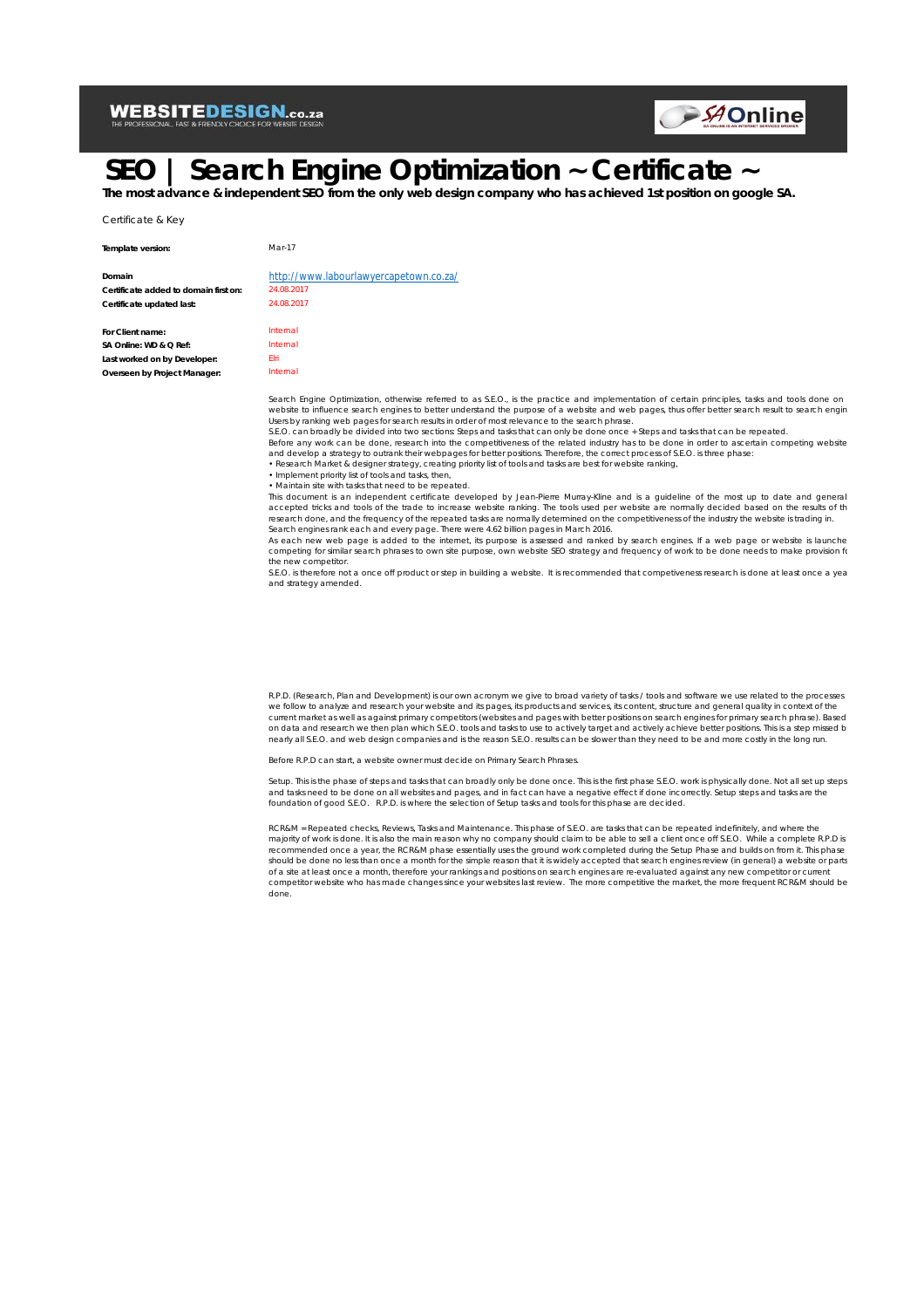### WEBSITEDESIGN.co.za

**AOnline** 

**Primary Search Phrases & Logs**

| Primary Keyword = a search phrase of two or more words that include the main product or service and often the location of operation. A Primary Keyword can also reference the main objective of a web page on a website. For<br>example: "car hire cape town"                                    |                    |                                       |                                 |  |  |  |  |  |
|--------------------------------------------------------------------------------------------------------------------------------------------------------------------------------------------------------------------------------------------------------------------------------------------------|--------------------|---------------------------------------|---------------------------------|--|--|--|--|--|
| We generally load the more important word first, for example, to a company that does car hire, the wording car hire is more important that the words cape town. This is not always obvious, but in some cases and services, se<br>determine your location already and filter the search results. |                    |                                       |                                 |  |  |  |  |  |
| Primary Keyword Extension = is an add on word or words, to a Primary Keyword. For example:<br>"Car hire in Cape Town" the extension here is "in" and this in fact creates an entirely new search phrase and results on search engines can change because of this simple added word "in".         |                    |                                       |                                 |  |  |  |  |  |
| Each web page (not website) should have no more than 1 Primary Keyword, and then its extensions.                                                                                                                                                                                                 |                    |                                       |                                 |  |  |  |  |  |
| For example:                                                                                                                                                                                                                                                                                     |                    |                                       |                                 |  |  |  |  |  |
| Primary Keyword = "car hire cape town"<br>Extensions = "car hire in cape town" "cheap car hire cape town" "car hire cape town reviews" "car hire cape town prices" "car hire cape town pictures"                                                                                                 |                    |                                       |                                 |  |  |  |  |  |
| Below are three base line position reports. A website owner will get information on position of home webpage, and two other web pages same website to see position status. Additional position reports can be done, if a clien<br>strategy includes them.                                        |                    |                                       |                                 |  |  |  |  |  |
| Full website Primary Search Phrase - always loaded on index page.                                                                                                                                                                                                                                | Position on google |                                       | <b>Last Position &amp; Date</b> |  |  |  |  |  |
| <b>UPDATE</b><br>Date updated:                                                                                                                                                                                                                                                                   |                    | Screan Grab - Main search phrase only |                                 |  |  |  |  |  |
| <b>UPDATE</b><br>URL                                                                                                                                                                                                                                                                             |                    |                                       |                                 |  |  |  |  |  |
| <b>UPDATE</b><br>Main location of service:                                                                                                                                                                                                                                                       |                    |                                       |                                 |  |  |  |  |  |
| <b>UPDATE</b><br>Main search phrase:                                                                                                                                                                                                                                                             | <b>LIPDATE</b>     | <b>UPDATE</b>                         | <b>IIPDATE</b>                  |  |  |  |  |  |
| <b>UPDATE</b><br>Main Search Phrase Extension 1:                                                                                                                                                                                                                                                 | <b>UPDATE</b>      |                                       | <b>UPDATE</b>                   |  |  |  |  |  |
| <b>UPDATE</b><br>Main Search Phrase Extension 3:                                                                                                                                                                                                                                                 | <b>UPDATE</b>      |                                       | <b>UPDATE</b>                   |  |  |  |  |  |
| <b>UPDATE</b><br>Main Search Phrase Extension 3:                                                                                                                                                                                                                                                 | <b>UPDATE</b>      |                                       | <b>UPDATE</b>                   |  |  |  |  |  |
| Web Page Primary Search Phrase                                                                                                                                                                                                                                                                   | Position on google |                                       | <b>Last Position &amp; Date</b> |  |  |  |  |  |
| <b>UPDATE</b><br>Date updated:                                                                                                                                                                                                                                                                   |                    | Screan Grab - Main search phrase only |                                 |  |  |  |  |  |
|                                                                                                                                                                                                                                                                                                  |                    |                                       |                                 |  |  |  |  |  |
| <b>UPDATE</b><br>URL                                                                                                                                                                                                                                                                             |                    |                                       |                                 |  |  |  |  |  |
| <b>UPDATE</b><br>Main location of service:                                                                                                                                                                                                                                                       |                    |                                       |                                 |  |  |  |  |  |
| <b>UPDATE</b><br>Main search phrase:                                                                                                                                                                                                                                                             | <b>UPDATE</b>      | <b>UPDATE</b>                         | <b>UPDATE</b>                   |  |  |  |  |  |
| <b>UPDATE</b><br>Main Search Phrase Extension 1:                                                                                                                                                                                                                                                 | <b>UPDATE</b>      |                                       | <b>UPDATE</b>                   |  |  |  |  |  |
| <b>UPDATE</b><br>Main Search Phrase Extension 3:                                                                                                                                                                                                                                                 | <b>UPDATE</b>      |                                       | <b>UPDATE</b>                   |  |  |  |  |  |
| <b>UPDATE</b><br>Main Search Phrase Extension 3:                                                                                                                                                                                                                                                 | <b>UPDATE</b>      |                                       | <b>UPDATE</b>                   |  |  |  |  |  |
|                                                                                                                                                                                                                                                                                                  |                    |                                       |                                 |  |  |  |  |  |
| <b>Web Page Primary Search Phrase</b>                                                                                                                                                                                                                                                            | Position on google |                                       | <b>Last Position &amp; Date</b> |  |  |  |  |  |
| <b>UPDATE</b><br>Date updated:                                                                                                                                                                                                                                                                   |                    | Screan Grab - Main search phrase only |                                 |  |  |  |  |  |
| <b>UPDATE</b><br>LIRI                                                                                                                                                                                                                                                                            |                    |                                       |                                 |  |  |  |  |  |
| <b>UPDATE</b><br>Main location of service:                                                                                                                                                                                                                                                       |                    |                                       |                                 |  |  |  |  |  |
| <b>UPDATE</b><br>Main search phrase:                                                                                                                                                                                                                                                             | <b>UPDATE</b>      | <b>UPDATE</b>                         | <b>UPDATE</b>                   |  |  |  |  |  |
| <b>UPDATE</b><br>Main Search Phrase Extension 1:                                                                                                                                                                                                                                                 | <b>UPDATE</b>      |                                       | <b>UPDATE</b>                   |  |  |  |  |  |
| <b>UPDATE</b><br>Main Search Phrase Extension 3:                                                                                                                                                                                                                                                 | <b>UPDATE</b>      |                                       | <b>UPDATE</b>                   |  |  |  |  |  |

\_\_\_\_\_\_\_\_\_\_\_\_\_\_\_\_\_\_\_\_\_\_\_\_\_\_\_\_\_\_\_\_\_\_\_\_\_\_\_\_\_\_\_\_\_\_\_\_\_\_\_\_\_\_\_\_\_\_\_\_\_\_\_\_\_\_\_\_\_\_\_\_\_\_\_\_\_\_\_\_\_\_\_\_\_\_\_\_\_\_\_\_\_\_\_\_\_\_\_\_\_\_\_\_\_\_\_\_\_\_\_\_\_\_\_\_\_\_\_\_\_\_\_\_\_\_\_\_\_\_\_\_\_\_\_\_\_\_\_\_\_\_\_\_\_\_\_\_\_\_\_\_\_\_\_\_\_\_\_\_\_\_\_\_\_\_\_\_\_\_\_\_\_\_\_\_\_\_\_\_\_\_\_\_\_ \_\_\_\_\_\_\_\_\_\_\_\_\_\_\_\_\_\_\_\_\_\_\_\_\_\_\_\_\_\_\_\_\_\_\_\_\_\_\_\_\_\_\_\_\_\_\_\_\_\_\_\_\_\_\_\_\_\_\_\_\_\_\_\_\_\_\_\_\_\_\_\_\_\_\_\_\_\_\_\_\_\_\_\_\_\_\_\_\_\_\_\_\_\_\_\_\_\_\_\_\_\_\_\_\_\_\_\_\_\_\_\_\_\_\_\_\_\_\_\_\_\_\_\_\_\_\_\_\_\_\_\_\_\_\_\_\_\_\_\_\_\_\_\_\_\_\_\_\_\_\_\_\_\_\_\_\_\_\_\_\_\_\_\_\_\_\_\_\_\_\_\_\_\_\_\_\_\_\_\_\_\_\_\_\_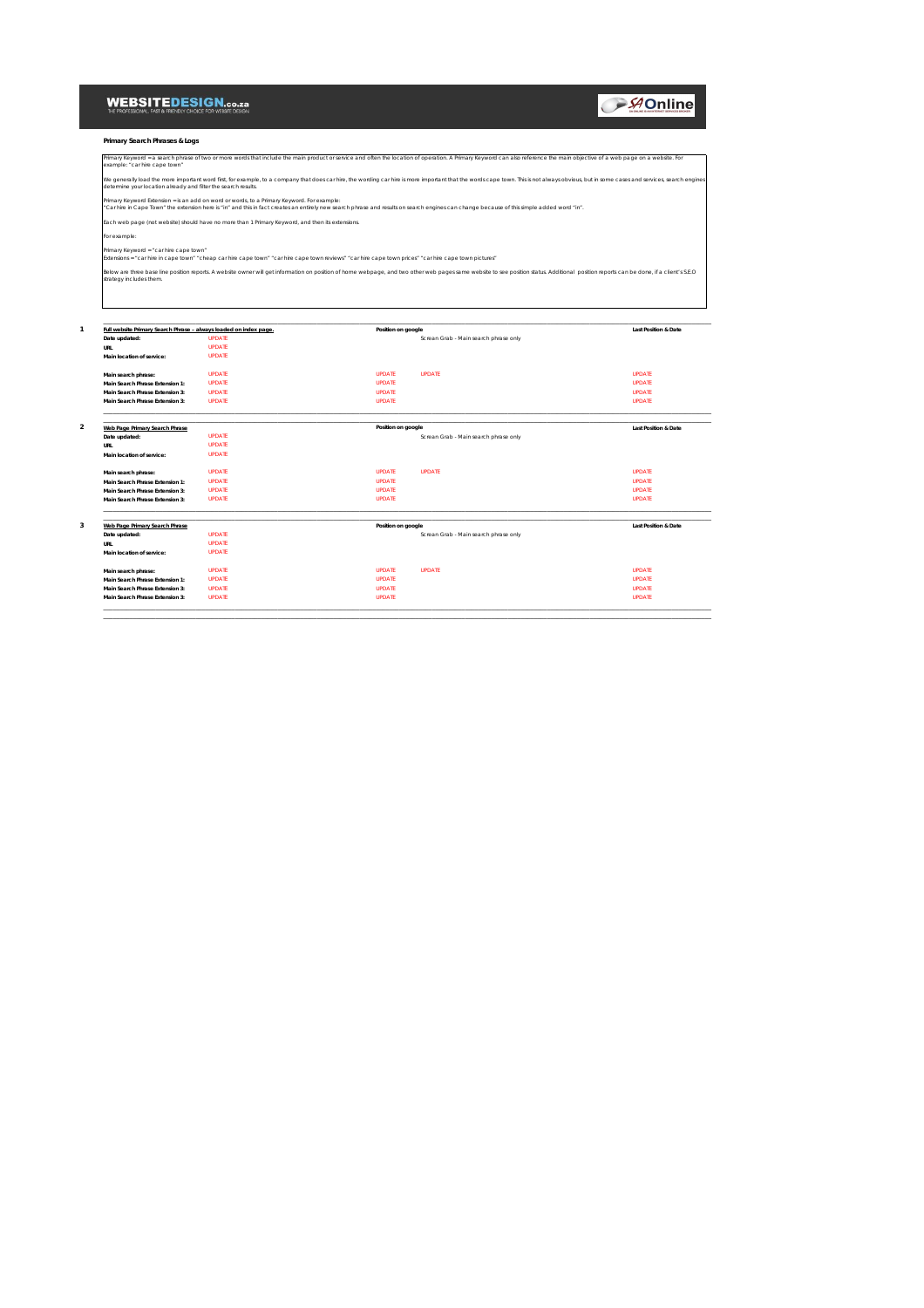### WEBSITEDESIGN.co.za



| Phase                    | Task / Description / Detail                                                                                                                                                                                                               | Notes   History                               | Software / resource used to determine status / task notes                                                                                                     | Completed   Date   |
|--------------------------|-------------------------------------------------------------------------------------------------------------------------------------------------------------------------------------------------------------------------------------------|-----------------------------------------------|---------------------------------------------------------------------------------------------------------------------------------------------------------------|--------------------|
|                          | General consult and client brief                                                                                                                                                                                                          |                                               |                                                                                                                                                               |                    |
| R.P. D. -<br>with Client | Summary of desired results and expectation on dates to achieve and a background overview on products / services / industry<br>competitiveness / website status look and feel, function and SEO status. This is done via phone or meeting. |                                               |                                                                                                                                                               |                    |
|                          | <b>Assessment of own site</b>                                                                                                                                                                                                             |                                               |                                                                                                                                                               |                    |
|                          |                                                                                                                                                                                                                                           | shura & Pretoria/Gautena, Cane I              |                                                                                                                                                               | 2.2018             |
|                          | # of areas of products or services?                                                                                                                                                                                                       | wver/attorney services                        | Check SEO brief or website<br>Check SEO brief or website                                                                                                      | .2018              |
|                          | # of primary products and services?                                                                                                                                                                                                       |                                               | Check website                                                                                                                                                 | 2.2018             |
|                          | Is there a page per product or service?                                                                                                                                                                                                   |                                               | Search primary search phrase on Google                                                                                                                        | .02.2018           |
|                          | How many competitors feature for primary products and services 1st page of google natural (actual mention of product /<br>service in description or title)                                                                                |                                               |                                                                                                                                                               |                    |
|                          | s the website mobile friendly? Different to general responsiveness.                                                                                                                                                                       | es - "Page is mobile-friendly                 | Use https://www.qooqle.com/webmasters/tools/mobile-friendly/                                                                                                  | <b>RFOC CO</b>     |
|                          | s mobile first index active?                                                                                                                                                                                                              |                                               | Use the Fetch and Render tool in the Google Search Console. Specify the mobile:smartphone user-agent and look at the                                          | 9.02.2018          |
|                          | Page count                                                                                                                                                                                                                                |                                               | Use http://www.siteliner.com/ or Sceaming Frog SEO Spider                                                                                                     |                    |
|                          | mage count                                                                                                                                                                                                                                |                                               | Use Sceaming Frog SEO Spider or manually scan through site to check for images                                                                                | 2018               |
|                          | Word count full website. Note to client, pages with 1900 or more relevant words statistically are more often on first page of<br>qoogle                                                                                                   |                                               | Use Sceaming Frog SEO Spider                                                                                                                                  | 12.2018            |
|                          | How many videos are there?                                                                                                                                                                                                                |                                               | Check site manually                                                                                                                                           | 2.2018             |
|                          | Content vs media ratio?                                                                                                                                                                                                                   |                                               | Check site manually and estimate ratio                                                                                                                        | 2018               |
|                          | Functionality and navigation status - any broken links or unnecessary buttons                                                                                                                                                             |                                               | Check site manually and check broken links with Sceaming Frog SEO Spider                                                                                      | 2018               |
|                          | s the site user friendly? Google ranks websites that's easy to use higher.                                                                                                                                                                |                                               | Check site manually                                                                                                                                           |                    |
|                          |                                                                                                                                                                                                                                           | th Africa                                     | Use https://www.iplocation.net/ or https://hostadvice.com/tools/whois/                                                                                        | 2.2018             |
|                          | What country is the website hosted in?                                                                                                                                                                                                    |                                               | If the domain is not hosted with us we are not able to find that out. Only the hosting provider for the domain can de                                         |                    |
|                          | Server reputation downtime good or bad?                                                                                                                                                                                                   | d . 5 36                                      |                                                                                                                                                               | 2018               |
|                          | Website speed? Slow or good?                                                                                                                                                                                                              |                                               | Use https://tools.pingdom.com/<br>Check domain name vs. primary search phrase                                                                                 | 2018               |
|                          | Domain name quality linked to Primary Search phrase                                                                                                                                                                                       |                                               |                                                                                                                                                               | 2.2018             |
| R.P.D.                   | Status on file names (the shorter a URL is the better), description & meta must be relavant to page                                                                                                                                       |                                               | Use Sceaming Frog SEO Spider<br>Check code manually                                                                                                           | 2.2018             |
|                          | Check primary search phrases are in page titles, discriptions and meta                                                                                                                                                                    |                                               | Check site manually                                                                                                                                           |                    |
|                          | Social media status - what is linked?                                                                                                                                                                                                     | ahook                                         |                                                                                                                                                               | 2.2018.<br>12.2018 |
|                          | Check if there are broken videos                                                                                                                                                                                                          |                                               | Check site manually and click on videos                                                                                                                       |                    |
|                          | Check for broken forms and incorrect contact information.                                                                                                                                                                                 |                                               | Check site manually                                                                                                                                           | 02.2018            |
|                          | Current monthly unique visitors (if available from server) - or 3rd party estimated traffic checker                                                                                                                                       | Nov-17   Dec-17   Jan-18<br>130<br>137<br>140 | Use AWStats                                                                                                                                                   | 02.2018            |
|                          | Current bounce rate (if available) 56 to 70 percent is cause for alarm, anything over 70 percent is bad                                                                                                                                   |                                               | Use Google Analytics, click "Behavior" under the Standard Reports on the left-hand navigation menu, click "Site Conte                                         | 2.2018             |
|                          | Current time on site (if available) Average. Anything less than 30 seconds per page is bad. 31-59 seconds okay. 60 seonds or                                                                                                              |                                               | Use Google Analytics                                                                                                                                          | 2018               |
|                          | Amount of page views (if available) Less than 3 is bad, 3-5 is average, 6 or more is excellent.                                                                                                                                           |                                               | <b>Use AWStats</b>                                                                                                                                            | 2.2018             |
|                          | Check if website is responsive?                                                                                                                                                                                                           |                                               | Drag browser window smaller/bigger                                                                                                                            | 2.2018             |
|                          | there hidden text?                                                                                                                                                                                                                        |                                               | Highlight all text on each page and check for text made the same colour as the background                                                                     | .2018              |
|                          | Are all images tagged?                                                                                                                                                                                                                    |                                               | Use Screaming Frog SEO Spider and check code                                                                                                                  | 22018              |
|                          | Are there H1 and H2 tags?                                                                                                                                                                                                                 |                                               | Check code manually or use Screaming Frog SEO Spider                                                                                                          | 22018              |
|                          | Check if site has good hierarchy - 4 tiers or more bad. 3 good, 2 very good (not applicable to CMS sites)                                                                                                                                 |                                               | Check site folders on domain                                                                                                                                  | 12.2018            |
|                          | f CMS - check all plugins are operational.                                                                                                                                                                                                |                                               | Check site backend                                                                                                                                            |                    |
|                          | Do a current check of google guantity guidelines - ensure no violations.                                                                                                                                                                  |                                               | Use https://support.google.com/webmasters/answer/35769?hl=en as a guideline                                                                                   | 2.2018             |
|                          | Check site security                                                                                                                                                                                                                       |                                               | Check site backend                                                                                                                                            |                    |
|                          | Check that there are no paid backlinks                                                                                                                                                                                                    |                                               | The https://monitorbacklinks.com/seo.tools/free.backlink.checker                                                                                              | ו פרחל לו          |
|                          |                                                                                                                                                                                                                                           |                                               | If the domain is not hosted with us we are not able to find that out. Only the hosting provider for the domain can dete                                       |                    |
|                          | Check site and server are not spamming                                                                                                                                                                                                    |                                               |                                                                                                                                                               |                    |
|                          | RankBrain, check your semantic seo practices status on site. Semantic search seeks to improve search accuracy by                                                                                                                          |                                               |                                                                                                                                                               | 02.2018            |
|                          | understanding the searcher's intent and the contextual meaning of terms as they appear in the searchable dataspace, whether                                                                                                               |                                               |                                                                                                                                                               |                    |
|                          | on the Web or within a closed systemprimarily the linguistic, and also philosophical study of meaning—in language,                                                                                                                        |                                               |                                                                                                                                                               |                    |
|                          | programming languages, formal logics, and semiotics                                                                                                                                                                                       |                                               |                                                                                                                                                               |                    |
|                          | Content relevance, keywords are important but so are topics. Is the site optimize for user intent - not keywords?                                                                                                                         |                                               | Check website manually                                                                                                                                        | 12 2018            |
|                          | Check AMP Structured data?                                                                                                                                                                                                                | d 0 ERRORS   0 WARNINGS   0 ITEMS             | Use https://search.google.com/structured-data/testing-tool                                                                                                    | 2018               |
|                          | Check on LSI - Latent semantic indexing. Using content, similar words, meaning similar things. Helps add positive original content. [<br>mproving user experience. On site status                                                         |                                               | Check keywords manually on site or run Screaming Frog SEO Spider and check keywords in there. LSI Keyword<br>Generator which can be used http://lsigraph.com/ | .02.2018           |
|                          | Check Crawl errors                                                                                                                                                                                                                        |                                               | Use Google Webmaster Tools                                                                                                                                    | 22018              |
|                          | ncomina link count?                                                                                                                                                                                                                       |                                               | Use http://www.siteliner.com/                                                                                                                                 | 22018              |
|                          | Is the site set up for voice search                                                                                                                                                                                                       |                                               |                                                                                                                                                               | 02.2018            |
|                          |                                                                                                                                                                                                                                           |                                               | Check site manually                                                                                                                                           |                    |
|                          |                                                                                                                                                                                                                                           |                                               |                                                                                                                                                               |                    |
| Report                   | Add recommendations to Setup log (High Priority, Secondary Priority, Low Priority / Do not do.)                                                                                                                                           |                                               |                                                                                                                                                               | 2018               |
|                          | Final task Update SEO certificate                                                                                                                                                                                                         |                                               | Save as PDF and upload Excel and PDF version to domain                                                                                                        | 2018               |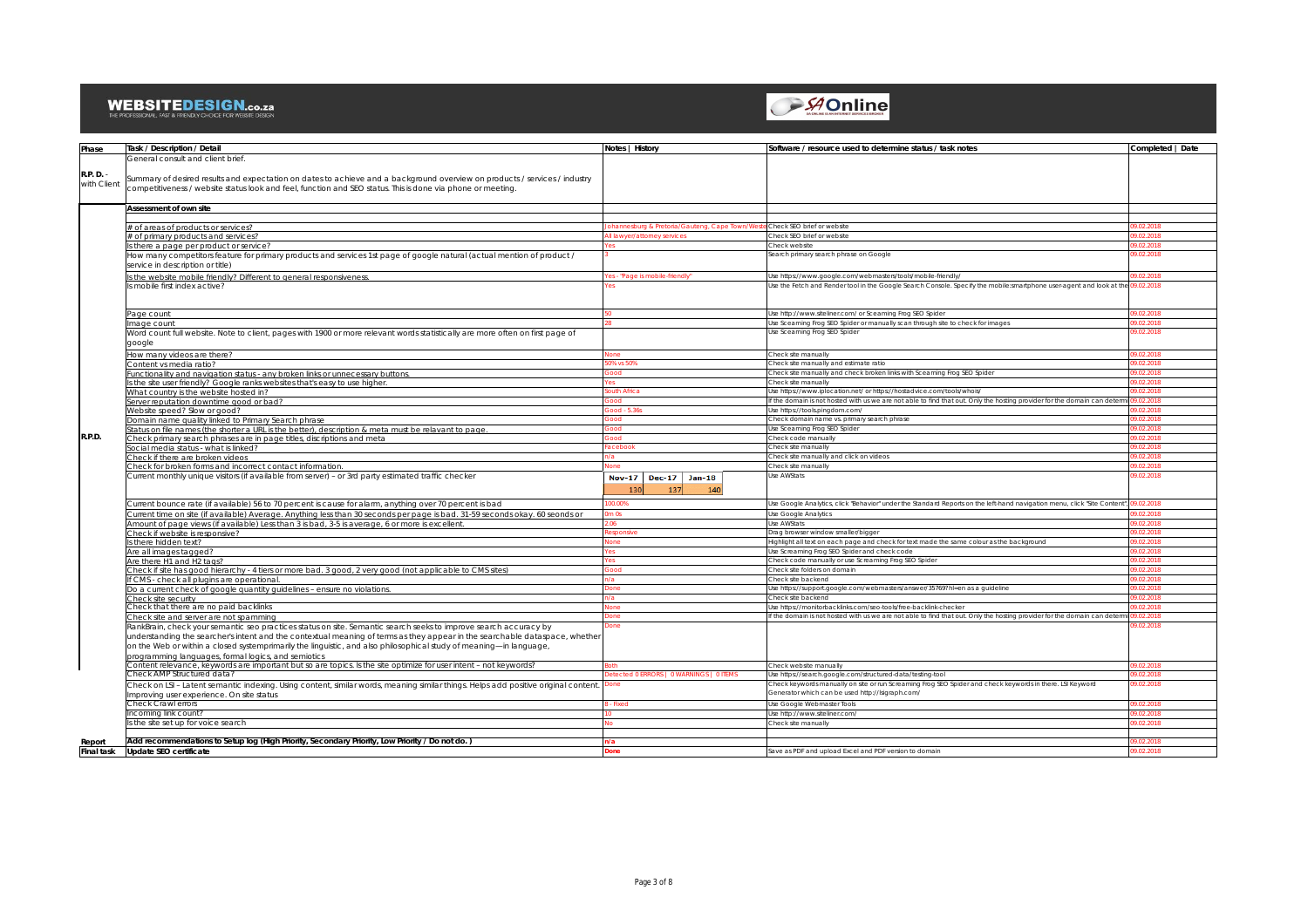| <b>COMPETION</b> CHECK |  |  |  |
|------------------------|--|--|--|
|                        |  |  |  |
|                        |  |  |  |

### **Competitor Check**

#### 1abour lawyer cape town - http://www.maraismullerhendricks.co.za

| Task / Description / Detail                                                                                                              | Notes   History                        | Software / resource used to determine status / task notes                                                             | Completed   Date |
|------------------------------------------------------------------------------------------------------------------------------------------|----------------------------------------|-----------------------------------------------------------------------------------------------------------------------|------------------|
| SEMrush - add competitor site to find out what words they are ranking for.                                                               |                                        |                                                                                                                       |                  |
|                                                                                                                                          |                                        |                                                                                                                       |                  |
| fof areas of products or services?                                                                                                       |                                        | Check SEO brief or website                                                                                            | 02.2018          |
| t of primary products and services?                                                                                                      | lawver/attorney services               | Check SEO brief or website                                                                                            | 2.2018           |
| there a page per product or service?                                                                                                     |                                        | Check website                                                                                                         | )2.2018          |
| ; the website mobile friendly? Different to general responsiveness                                                                       | es - "Page is mobile-friendly          | Use https://www.qooqle.com/webmasters/tools/mobile-friendly/                                                          | 02.2018          |
| s mobile first index active?                                                                                                             |                                        | Use the Fetch and Render tool in the Google Search Console. Specify the mobile:smartphone user-agent and look at      | 2.2018           |
| age count                                                                                                                                |                                        | Jse http://www.siteliner.com/ or Sceaming Frog SEO Spider                                                             | 02.2018          |
| nage count                                                                                                                               |                                        | Use Sceaming Frog SEO Spider or manually scan through site to check for images                                        | 02.2018          |
| Nord count full website. Note to client, pages with 1900 or more relevant words statistically are more often on first page of<br>google  |                                        | Jse Sceaming Frog SEO Spider                                                                                          | 02.2018          |
| ow many videos are there?                                                                                                                |                                        | `.heck site manually                                                                                                  | )2.2018          |
| ontent vs media ratio?                                                                                                                   | % vs 40%                               | Check site manually and estimate ratio                                                                                | 12 2018 -        |
| unctionality and navigation status - any broken links or unnecessary buttons                                                             |                                        | Check site manually and check broken links with Sceaming Frog SEO Spider                                              | 2.2018           |
| the site user friendly? Google ranks websites that's easy to use higher.                                                                 |                                        | Check site manually                                                                                                   | 02.2018          |
| What country is the website hosted in?                                                                                                   | auth Africa                            | Use https://www.iplocation.net/ or https://hostadvice.com/tools/whois/                                                | 02.2018          |
| erver reputation downtime good or bad?                                                                                                   |                                        | f the domain is not hosted with us we are not able to find that out. Only the hosting provider for the domain can de  | 2.2018           |
| Website speed? Slow or apod?                                                                                                             | d - 60.00s                             | Use https://tools.pingdom.com/                                                                                        | )2.2018          |
| Iomain name quality linked to Primary Search phrase                                                                                      |                                        | Check domain name vs. primary search phrase                                                                           | )2.2018          |
| Status on file names (the shorter a URL is the better), description & meta must be relavant to page                                      | an be improved                         | Jse Sceaming Frog SEO Spider                                                                                          | 02.2018          |
| Social media status - what is linked?                                                                                                    |                                        | Check site manually                                                                                                   | 02.2018          |
| urrent monthly unique visitors (if available from server) - or 3rd party estimated traffic checker'                                      |                                        | <b>Jse AWStats</b>                                                                                                    | 2 2018.          |
| urrent bounce rate (if available) 56 to 70 percent is cause for alarm, anything over 70 percent is bad.                                  |                                        | Use Google Analytics, click "Behavior" under the Standard Reports on the left-hand navigation menu, click "Site Conte | )2.2018          |
| urrent time on site (if available) Average, Anything less than 30 seconds per page is bad, 31-59 seconds okay, 60 seonds or              |                                        | <b>Jse Google Analytics</b>                                                                                           | 02.2018          |
| mount of page views (if available) Less than 3 is bad, 3-5 is average, 6 or more is excellent.                                           |                                        | <b>Ise AWStats</b>                                                                                                    | 02.2018          |
| Check if website is responsive?                                                                                                          |                                        | Drag browser window smaller/bigger                                                                                    | 02.2018          |
| there hidden text?                                                                                                                       |                                        | lighlight all text on each page and check for text made the same colour as the background                             | )2.2018          |
| ve all images tagged?                                                                                                                    |                                        | Use Screaming Frog SEO Spider and check code                                                                          | 02.2018          |
| Are there H1 and H2 tags?                                                                                                                |                                        | Check code manually or use Screaming Frog SEO Spider                                                                  | 02.2018          |
| Do a current check of google quantity quidelines - ensure no violations                                                                  |                                        | Jse https://support.qooqle.com/webmasters/answer/35769?hl=en as a quideline                                           | .02.2018         |
| heck that there are no paid backlinks.                                                                                                   | Not available                          | Use https://monitorbacklinks.com/seo-tools/free-backlink-checker                                                      | 02.2018          |
| Check site and server are not Spaming                                                                                                    | lot available                          | f the domain is not hosted with us we are not able to find that out. Only the hosting provider for the domain can de  | 2.2018           |
| RankBrain, check you semantic seo practices status on site. Semantic search seeks to improve search accuracy by                          | )one                                   |                                                                                                                       | 9.02.2018        |
| understanding the searcher's intent and the contextual meaning of terms as they appear in the searchable dataspace, whether              |                                        |                                                                                                                       |                  |
| on the Web or within a closed systemprimarily the linguistic, and also philosophical study of meaning—in language,                       |                                        |                                                                                                                       |                  |
| programming languages, formal logics, and semiotics                                                                                      |                                        |                                                                                                                       |                  |
| Content relevance, keywords are important but so are topics, is the site optimize for user intent – not keywords?                        |                                        | Check website manually                                                                                                | 02.2018          |
| ?heck AMP Structured data                                                                                                                | tected 0 ERRORS   0 WARNINGS   6 ITEM: | Use https://search.google.com/structured-data/testing-tool                                                            | 02.2018          |
| Check on LSI – Latent semantic indexing. Using content, similar words, meaning similar things. Helps add positive original content. Done |                                        | Check keywords manually on site or run Screaming Frog SEO Spider and check keywords in there. LSI Keyword             | 9.02.2018        |
| mproving user experience. On site status                                                                                                 |                                        | Generator which can be used http://lsigraph.com/                                                                      |                  |
| heck Crawl errors                                                                                                                        | Not available                          | Use Google Webmaster Tools                                                                                            | 02.2018          |
| Incomina link count?                                                                                                                     |                                        | Use http://www.siteliner.com/                                                                                         |                  |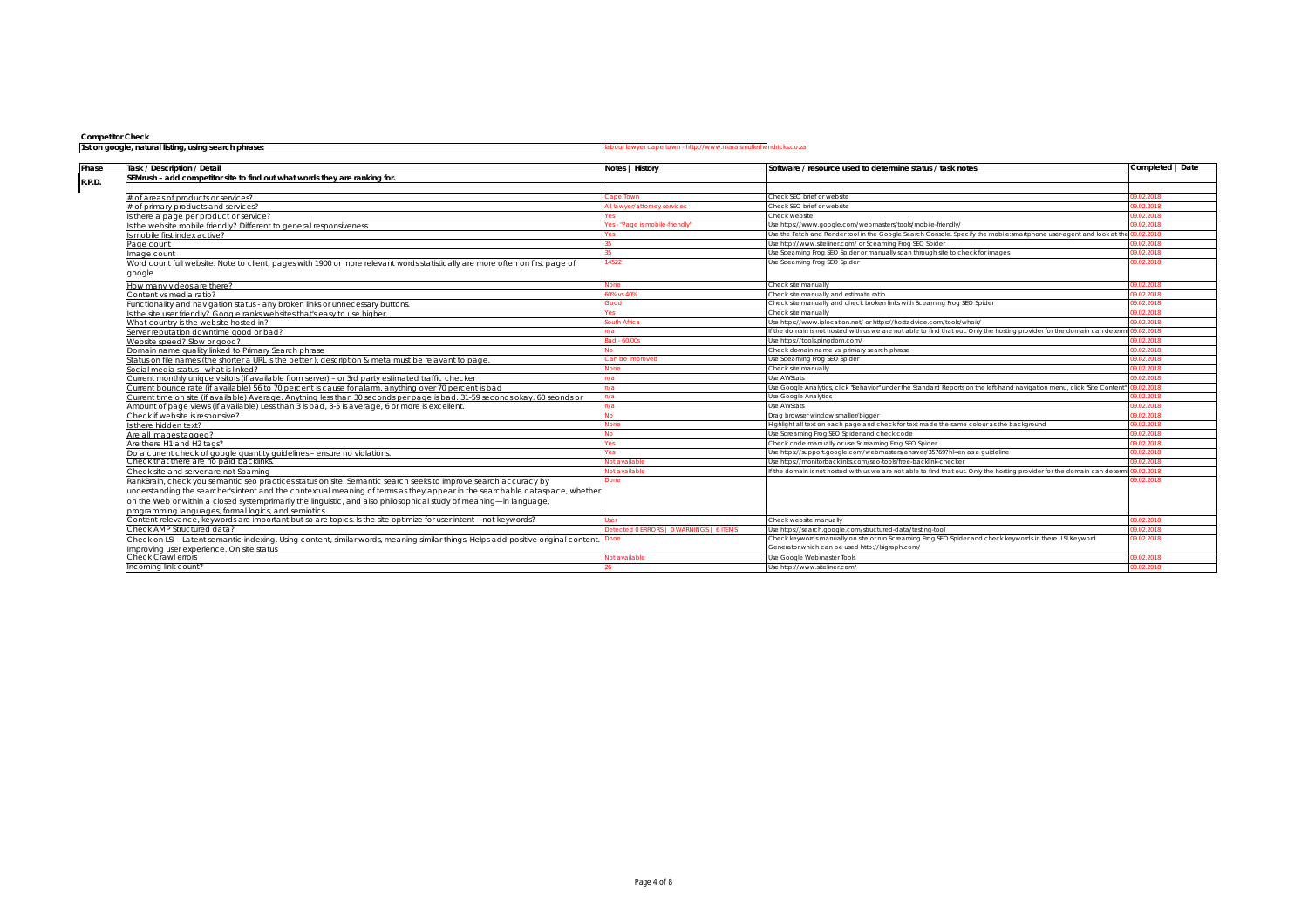### **WEBSITEDESIGN.co.za**<br>THE PROFESSIONAL FAST & FRIENDLY CHOCE FOR WEBSITE DESIGN





| <b>Task / Description / Detail</b>                                                                                          | Notes   History from R.P.D                                                                                                  | Software / resource used to determine status / task notes                     | Completed   Date             | <b>Developer</b> |
|-----------------------------------------------------------------------------------------------------------------------------|-----------------------------------------------------------------------------------------------------------------------------|-------------------------------------------------------------------------------|------------------------------|------------------|
|                                                                                                                             |                                                                                                                             |                                                                               |                              | <b>PDATE</b>     |
| Correct / change domain                                                                                                     | ligh Priority, Secondary Priority, Low Priority / Do not do                                                                 | Move site to new domain                                                       | <b>PDATE</b><br><b>PDATE</b> | PDATE            |
| Relocate site hosting based on requirements of clients - local sever to client target                                       | ligh Priority, Secondary Priority, Low Priority / Do not do.<br>High Priority, Secondary Priority, Low Priority / Do not do | Create and link new pages on site                                             | <b>IPDATE</b>                | <b>PDATE</b>     |
| Add page per product                                                                                                        | High Priority, Secondary Priority, Low Priority / Do not do                                                                 | Recommend to client to have site rebuilt on responsive platform               | <b>PDATE</b>                 | PDATE            |
| Correct responsive issues<br>Ensure file names include search phrases.                                                      | ligh Priority, Secondary Priority, Low Priority / Do not do.                                                                | Check file names manually and change if needed                                | <b>PDATE</b>                 | PDATE            |
| Shorten file names if needed                                                                                                | ligh Priority, Secondary Priority, Low Priority / Do not do.                                                                | Check file names manually and change if needed                                | <b>PDATE</b>                 | PDATE            |
| Add mobile first index                                                                                                      | High Priority, Secondary Priority, Low Priority / Do not do.                                                                |                                                                               | <b>JPDATE</b>                | <b>PDATE</b>     |
| Correct page titles                                                                                                         | ligh Priority, Secondary Priority, Low Priority / Do not do                                                                 |                                                                               | PDAT                         | PDAT             |
| Correct download media speed if required by removing large images / media                                                   | ligh Priority, Secondary Priority, Low Priority / Do not do.                                                                |                                                                               | <b>PDATE</b>                 | PDATE            |
| Correct page descriptions                                                                                                   | ligh Priority, Secondary Priority, Low Priority / Do not do                                                                 |                                                                               | <b>IPDATE</b>                | PDATE            |
| Correct / add more text                                                                                                     | High Priority, Secondary Priority, Low Priority / Do not do.                                                                |                                                                               | <b>JPDATE</b>                | <b>PDATE</b>     |
| Correct / add more images                                                                                                   | ligh Priority, Secondary Priority, Low Priority / Do not do.                                                                |                                                                               | <b>PDATE</b>                 | <b>PDATE</b>     |
| Correct / remove poor / duplicate / hidden text                                                                             | ligh Priority, Secondary Priority, Low Priority / Do not do.                                                                |                                                                               | <b>IPDATE</b>                | PDATE            |
| Correct / add images names and titles                                                                                       | ligh Priority, Secondary Priority, Low Priority / Do not do.                                                                |                                                                               | <b>IPDATE</b>                | PDATE            |
| Correct broken videos                                                                                                       | High Priority, Secondary Priority, Low Priority / Do not do                                                                 |                                                                               | <b>JPDATE</b>                | PDATE            |
| Correct / add social media                                                                                                  | ligh Priority, Secondary Priority, Low Priority / Do not do.                                                                |                                                                               | <b>PDATE</b>                 | PDATE            |
| Correct / add incoming links (more can be added in RCR&M, but must have more than competitor)                               | ligh Priority, Secondary Priority, Low Priority / Do not do                                                                 |                                                                               | <b>IPDATE</b>                | PDATE            |
| Correct broken links                                                                                                        | ligh Priority, Secondary Priority, Low Priority / Do not do.                                                                |                                                                               | <b>IPDATE</b>                | <b>PDATE</b>     |
| Correct / reduce outgoing links                                                                                             | ligh Priority, Secondary Priority, Low Priority / Do not do                                                                 |                                                                               | <b>PDATE</b>                 | PDATE            |
| Improve on structure and flow. Design and development element. Usability                                                    | ligh Priority, Secondary Priority, Low Priority / Do not do.                                                                | Recommend to client and have PM quote on development time                     | <b>PDATE</b>                 | <b>DATE</b>      |
| Correct broken forms and incorrect contact information                                                                      | ligh Priority, Secondary Priority, Low Priority / Do not do.                                                                |                                                                               | <b>IPDATE</b>                | PDATE            |
| Add search engine GEO location information if required                                                                      | High Priority, Secondary Priority, Low Priority / Do not do.                                                                |                                                                               | <b>IPDATE</b>                | <b>PDATE</b>     |
| Create internal site directory, back end of site, hidden page from main site menu, with 1 internal link to landing page off | High Priority, Secondary Priority, Low Priority / Do not do.                                                                |                                                                               | <b>IPDATE</b>                | PDATE            |
| contact page.                                                                                                               |                                                                                                                             |                                                                               |                              |                  |
| Setup of Webmaster tools with Google Setup                                                                                  | ligh Priority, Secondary Priority, Low Priority / Do not do                                                                 |                                                                               | <b>IPDATE</b>                | PDATE            |
| Setup Google analytics Registration                                                                                         | liah Priority. Secondary Priority. Low Priority / Do not do.                                                                |                                                                               | <b>IPDATE</b>                | <b>PDATE</b>     |
| Setup for Google Statistics to track visitors - explain to client how to assess                                             | ligh Priority, Secondary Priority, Low Priority / Do not do                                                                 |                                                                               | <b>PDATE</b>                 | PDATE            |
| Setup Monthly Reporting for Client for next 12 months                                                                       | ligh Priority, Secondary Priority, Low Priority / Do not do                                                                 |                                                                               | <b>PDATE</b>                 | PDATE            |
| Add Robots.txt file                                                                                                         | ligh Priority, Secondary Priority, Low Priority / Do not do                                                                 |                                                                               | <b>IPDATE</b>                | <b>PDATE</b>     |
| Add Favicon to website                                                                                                      | liah Priority. Secondary Priority. Low Priority / Do not do.                                                                |                                                                               | <b>JPDATE</b>                | PDATE            |
| Google Site Map added and linked to Webmaster Tools (XML sitemap)                                                           | ligh Priority, Secondary Priority, Low Priority / Do not do.                                                                |                                                                               | <b>PDATE</b>                 | <b>PDATE</b>     |
| Submission of Website to Main Search Engines. (Yahoo   Bing   Google)                                                       | liah Priority. Secondary Priority. Low Priority / Do not do.                                                                |                                                                               | <b>IPDATE</b>                | PDATE            |
| Google Maps Listing Added for the Business if core business is location specific                                            | liah Priority. Secondary Priority. Low Priority / Do not do.                                                                |                                                                               | <b>JPDATE</b>                | PDATE            |
| Custom Google Search Engine added to inner pages - add to bottom of contact page only.                                      | ligh Priority, Secondary Priority, Low Priority / Do not do.                                                                |                                                                               | <b>PDATE</b>                 | DATE             |
| Add social media platforms basic, facebook, twitter and google +, youtube channel                                           | ligh Priority, Secondary Priority, Low Priority / Do not do.                                                                |                                                                               | <b>PDATE</b>                 | PDATE            |
| Set preferred domain view in Google Webmaster tools - www or non www                                                        | ligh Priority, Secondary Priority, Low Priority / Do not do.                                                                |                                                                               | <b>IPDATE</b>                | <b>PDATE</b>     |
| Improve on hierarchy for site navigation. (1-3 tiers only) - moving main files to index page                                | ligh Priority, Secondary Priority, Low Priority / Do not do                                                                 |                                                                               | <b>IPDATE</b>                | <b>PDATE</b>     |
| If CMS system - intergrate the required plugin - example Wordpress - SEO Yoast                                              | ligh Priority, Secondary Priority, Low Priority / Do not do.                                                                |                                                                               | <b>JPDATE</b>                | PDATE            |
| Update site security                                                                                                        | ligh Priority, Secondary Priority, Low Priority / Do not do.                                                                |                                                                               | <b>PDATE</b>                 | PDATE            |
| Ensure any redirects are in order (301 and 302)                                                                             | ligh Priority, Secondary Priority, Low Priority / Do not do                                                                 |                                                                               | <b>PDATE</b>                 | PDATE            |
| Keywords in headings ( <h1>, <h2>, tags)</h2></h1>                                                                          | High Priority, Secondary Priority, Low Priority / Do not do                                                                 |                                                                               | <b>JPDATE</b>                | PDATE            |
| Correct keyword density based on RPD                                                                                        | ligh Priority, Secondary Priority, Low Priority / Do not do.                                                                |                                                                               | <b>PDATE</b>                 | PDATE            |
| Keyword stemming: Applicable to non-English language pages. Check and action if required.                                   | ligh Priority, Secondary Priority, Low Priority / Do not do                                                                 |                                                                               | <b>PDATE</b>                 | PDATE            |
| Remove cloaking                                                                                                             | ligh Priority, Secondary Priority, Low Priority / Do not do                                                                 |                                                                               | <b>JPDATE</b>                | <b>PDATE</b>     |
| Remove iframes                                                                                                              | High Priority, Secondary Priority, Low Priority / Do not do                                                                 |                                                                               | <b>JPDATE</b>                | <b>PDATE</b>     |
| Check and correct complex code such as Java, etc.                                                                           | ligh Priority, Secondary Priority, Low Priority / Do not do.                                                                |                                                                               | <b>PDATE</b>                 | PDATE            |
| Correct keyword stuffing                                                                                                    | ligh Priority, Secondary Priority, Low Priority / Do not do.                                                                |                                                                               | <b>PDATE</b>                 | <b>DATE</b>      |
| If e-comm or site with sensitive data secure domain                                                                         | ligh Priority, Secondary Priority, Low Priority / Do not do                                                                 |                                                                               | <b>PDATE</b>                 | PDATE            |
| Set up site for voice search                                                                                                | ligh Priority, Secondary Priority, Low Priority / Do not do.                                                                | Voice search for WP sites http://www.wpbeginner.com/plugins/how-to-add-voice- | <b>PDATE</b>                 | <b>PDATE</b>     |
|                                                                                                                             |                                                                                                                             |                                                                               |                              |                  |
| Send Summary report to Client                                                                                               |                                                                                                                             |                                                                               | <b>PDATE</b>                 | PDATE            |
| Update SEO certificate                                                                                                      |                                                                                                                             |                                                                               | <b>PDATE</b>                 | PDATE            |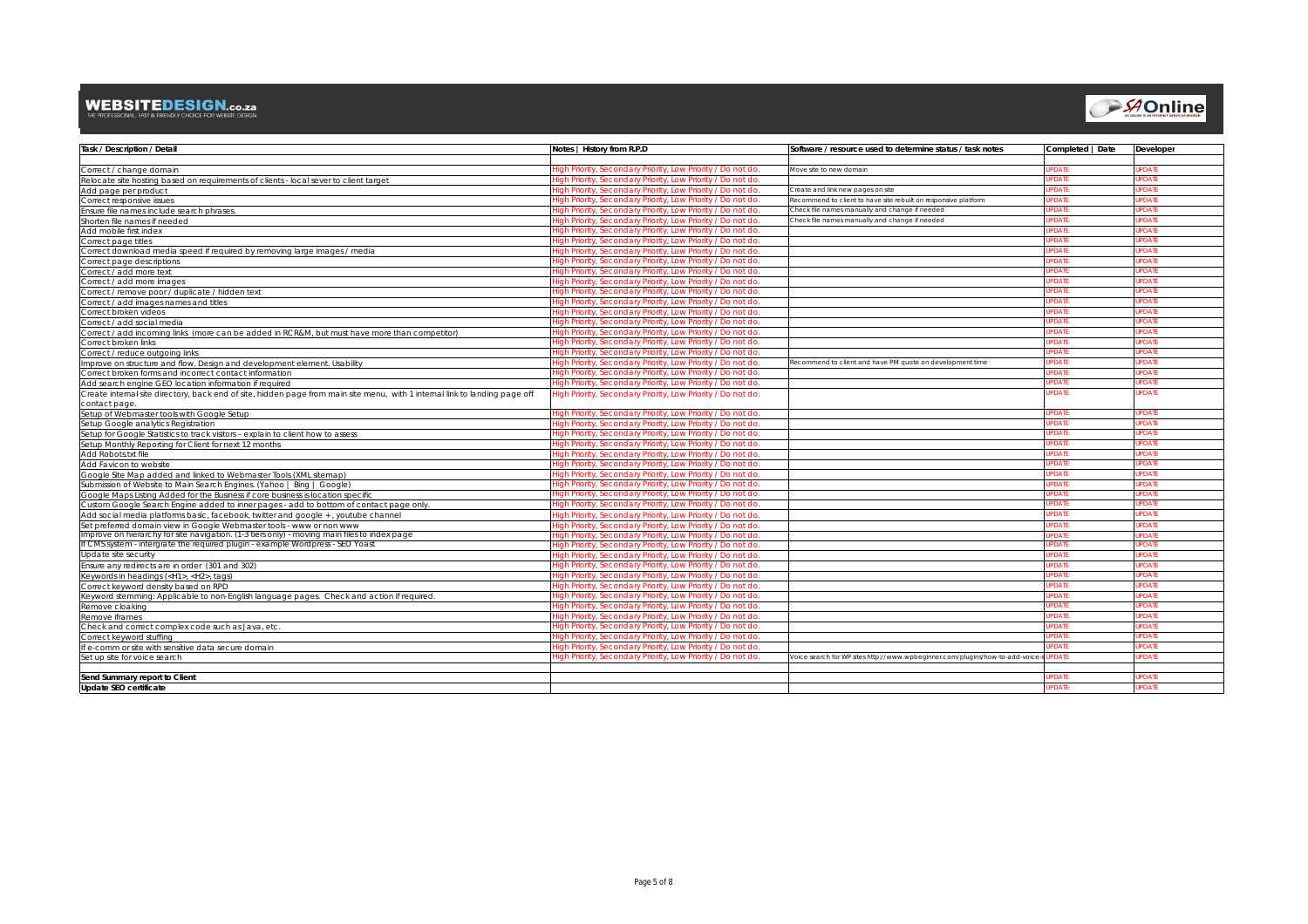## **WEBSITEDESIGN.co.za**<br>THE PROFESSIONAL, FAST & FRIENDLY CHOICE FOR WEBSITE DESIGN



| Task / Description / Detail                                                                                                                   | Software / resource used to determine status / task notes | <b>Developer</b> | Date          |
|-----------------------------------------------------------------------------------------------------------------------------------------------|-----------------------------------------------------------|------------------|---------------|
|                                                                                                                                               |                                                           |                  |               |
| Review server traffic stats                                                                                                                   | <b>JPDATE</b>                                             | <b>UPDATE</b>    | PDATE         |
| Update Phrases & Logs                                                                                                                         | <b>JPDATE</b>                                             | <b>JPDATE</b>    | <b>PDATE</b>  |
| Review google reports and stats                                                                                                               | <b>JPDATE</b>                                             | <b>JPDATE</b>    | <b>PDATE</b>  |
| Do a primary search phrase real time test on google (Primary Search Phrases & Logs tab)                                                       | <b>JPDATE</b>                                             | UPDATE           | PDATE         |
| Check server down time                                                                                                                        | <b>JPDATE</b>                                             | <b>JPDATE</b>    | PDATE         |
| Refresh page titles                                                                                                                           | <b>JPDATE</b>                                             | <b>JPDATE</b>    | <b>PDATE</b>  |
| Refresh page descriptions                                                                                                                     | Done                                                      |                  | 24.08.2017    |
| Refresh page meta                                                                                                                             | Done                                                      |                  | 24.08.2017    |
| Refresh content (text shuffle)                                                                                                                | <b>JPDATE</b>                                             | <b>JPDATE</b>    | PDATE         |
| Add content                                                                                                                                   | <b>JPDATE</b>                                             | <b>JPDATE</b>    | <b>IPDATE</b> |
| Add images                                                                                                                                    | <b>JPDATE</b>                                             | <b>JPDATE</b>    | <b>PDATE</b>  |
| Add media (videos)                                                                                                                            | <b>JPDATE</b>                                             | <b>JPDATE</b>    | <b>PDATE</b>  |
| Add social media                                                                                                                              | <b>JPDATE</b>                                             | <b>JPDATE</b>    | PDATE         |
| Remove backlinks with low performance or older than 2 years                                                                                   | <b>JPDATE</b>                                             | <b>UPDATE</b>    | PDATE         |
| Add extra pages                                                                                                                               | <b>JPDATE</b>                                             | <b>UPDATE</b>    | PDATE         |
| Remove old/unused files from server                                                                                                           | <b>JPDATE</b>                                             | <b>JPDATE</b>    | <b>PDATE</b>  |
| Add site to industry related search engines to increase incoming links                                                                        | <b>JPDATE</b>                                             | <b>UPDATE</b>    | <b>PDATE</b>  |
| Update sitemap                                                                                                                                | <b>JPDATE</b>                                             | <b>JPDATE</b>    | PDATE         |
| Check 3rd Party Software and action recommendations (Sceaming Frog SEO Spider)                                                                | <b>JPDATE</b>                                             | <b>JPDATE</b>    | PDATE         |
| Check and then correct reported errors                                                                                                        | <b>JPDATE</b>                                             | <b>JPDATE</b>    | <b>JPDATE</b> |
| Check forms and contacts                                                                                                                      | Done                                                      |                  | 4.08.2017     |
| Check social media links are working                                                                                                          | Done                                                      |                  | 24.08.2017    |
| Check site functionality and navigation status                                                                                                | <b>JPDATE</b>                                             | <b>UPDATE</b>    | <b>PDATE</b>  |
| Current bounce rate (if available) 56 to 70 percent is cause for alarm, anything over 70 percent is bad                                       | <b>JPDATE</b>                                             | <b>JPDATE</b>    | <b>PDATE</b>  |
| Do a current check of google quantity quidelines - ensure no violations.                                                                      | <b>IPDATE</b>                                             | <b>JPDATE</b>    | <b>PDATE</b>  |
| Check site and server are not spamming                                                                                                        | <b>JPDATE</b>                                             | <b>JPDATE</b>    | PDATE         |
| Content relevance, keywords are important but so are topics. Is the site optimize for user intent - not keywords?                             | <b>JPDATE</b>                                             | <b>JPDATE</b>    | <b>PDATE</b>  |
| Check AMP Structured data                                                                                                                     | <b>JPDATE</b>                                             | <b>JPDATE</b>    | PDATE         |
| Check on LSI - Latent semantic indexing. Using content, similar words, meaning similar things. Helps add positive original content. Improving | <b>JPDATE</b>                                             | <b>UPDATE</b>    | <b>PDATE</b>  |
| user experience. On site status                                                                                                               |                                                           |                  |               |
| Check Crawl errors                                                                                                                            | <b>JPDATE</b>                                             | <b>UPDATE</b>    | <b>PDATE</b>  |
| Resubmit site to search engines                                                                                                               | Done                                                      |                  | 4.08.2017     |
| Check that mobile first indexing is working                                                                                                   | <b>IPDATE</b>                                             | <b>JPDATE</b>    | <b>PDATE</b>  |
| Add new search phrases - Übersuggest tool https://ubersuggest.io/                                                                             | <b>JPDATE</b>                                             | <b>JPDATE</b>    | <b>JPDATE</b> |
| SEMrush - add competitor site to find out what words they are ranking for. Add search phrases                                                 | <b>JPDATE</b>                                             | <b>JPDATE</b>    | PDATE         |
|                                                                                                                                               |                                                           |                  |               |
| Send Summary report to client                                                                                                                 | n/a                                                       | n/a              | ı/a           |
| Update SEO certificate                                                                                                                        | Done                                                      |                  | 24.08.2017    |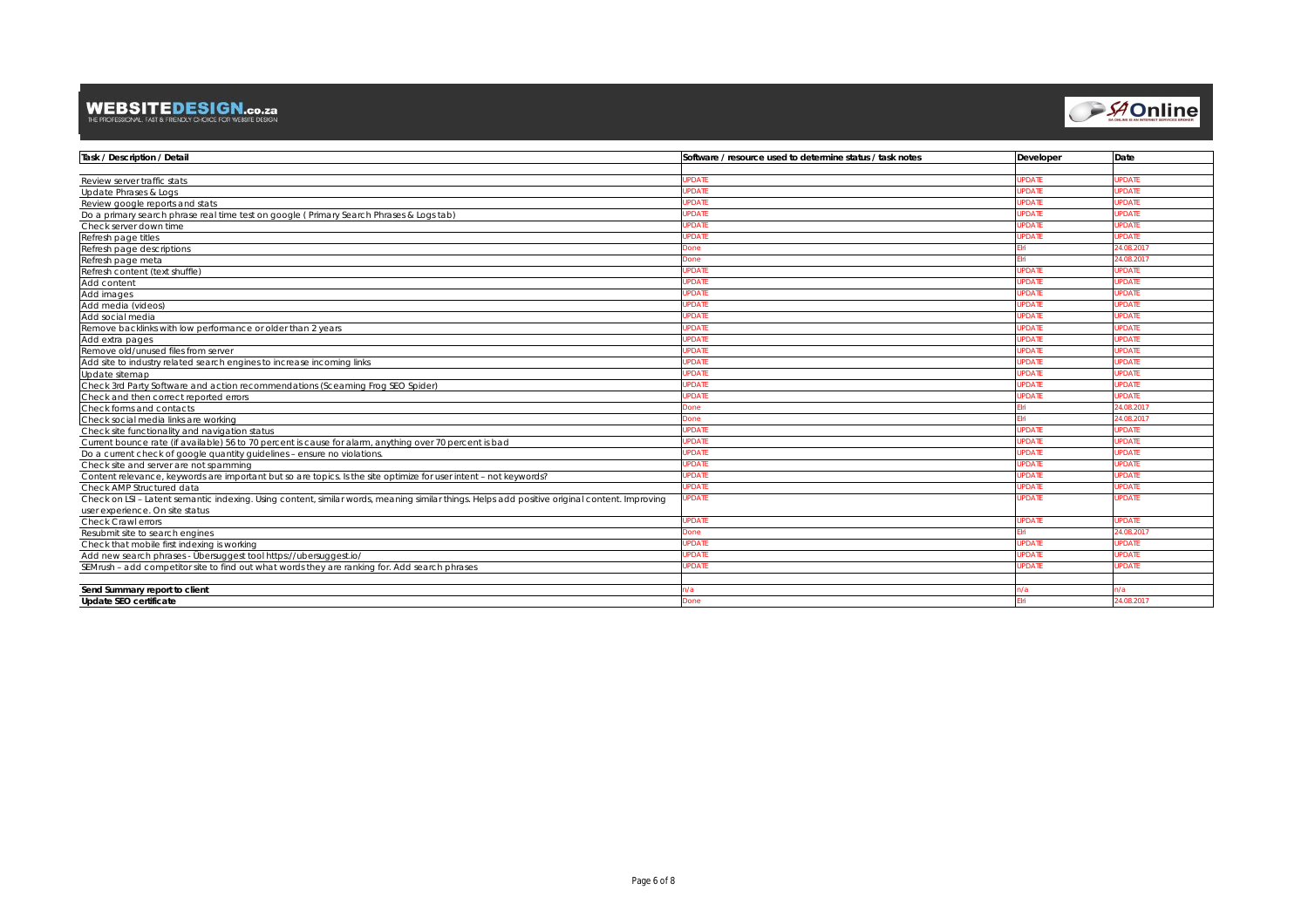## **WEBSITEDESIGN.co.za**<br>THE PROFESSIONAL, FAST & FRIENDLY CHOICE FOR WEBSITE DESIGN



| <b>Task / Description / Detail</b>                                                                                                            | Software / resource used to determine status / task notes | <b>Developer</b> | Date       |
|-----------------------------------------------------------------------------------------------------------------------------------------------|-----------------------------------------------------------|------------------|------------|
|                                                                                                                                               |                                                           |                  |            |
| Review server traffic stats                                                                                                                   |                                                           |                  |            |
| Update Phrases & Logs                                                                                                                         |                                                           |                  |            |
| Review google reports and stats                                                                                                               |                                                           |                  |            |
| Do a primary search phrase real time test on google (Primary Search Phrases & Logs tab)                                                       |                                                           |                  |            |
| Check server down time                                                                                                                        |                                                           |                  |            |
| Refresh page titles                                                                                                                           |                                                           |                  |            |
| Refresh page descriptions                                                                                                                     |                                                           |                  |            |
| Refresh page meta                                                                                                                             |                                                           |                  |            |
| Refresh content (text shuffle)                                                                                                                |                                                           |                  |            |
| Add content                                                                                                                                   | Done                                                      |                  | 18.12.2017 |
| Add images                                                                                                                                    | Done                                                      |                  | 18.12.2017 |
| Add media (videos)                                                                                                                            |                                                           |                  |            |
| Add social media                                                                                                                              |                                                           |                  |            |
| Remove backlinks with low performance or older than 2 years                                                                                   |                                                           |                  |            |
| Add extra pages                                                                                                                               | Added pages                                               |                  | 18.12.2017 |
| Remove old/unused files from server                                                                                                           |                                                           |                  |            |
| Add site to industry related search engines to increase incoming links                                                                        |                                                           |                  |            |
| Update sitemap                                                                                                                                | Done                                                      |                  | 8.12.2017  |
| Check 3rd Party Software and action recommendations (Sceaming Frog SEO Spider)                                                                |                                                           |                  |            |
| Check and then correct reported errors                                                                                                        |                                                           |                  |            |
| Check forms and contacts                                                                                                                      |                                                           |                  |            |
| Check social media links are working                                                                                                          |                                                           |                  |            |
| Check site functionality and navigation status                                                                                                |                                                           |                  |            |
| Current bounce rate (if available) 56 to 70 percent is cause for alarm, anything over 70 percent is bad                                       |                                                           |                  |            |
| Do a current check of google quantity guidelines - ensure no violations.                                                                      |                                                           |                  |            |
| Check site and server are not spamming                                                                                                        |                                                           |                  |            |
| Content relevance, keywords are important but so are topics. Is the site optimize for user intent - not keywords?                             |                                                           |                  |            |
| Check AMP Structured data                                                                                                                     |                                                           |                  |            |
| Check on LSI - Latent semantic indexing. Using content, similar words, meaning similar things. Helps add positive original content. Improving |                                                           |                  |            |
| user experience. On site status                                                                                                               |                                                           |                  |            |
| Check Crawl errors                                                                                                                            |                                                           |                  |            |
| Resubmit site to search engines                                                                                                               |                                                           |                  |            |
| Check that mobile first indexing is working                                                                                                   |                                                           |                  |            |
| Add new search phrases - Übersuggest tool https://ubersuggest.io/                                                                             |                                                           |                  |            |
| SEMrush - add competitor site to find out what words they are ranking for. Add search phrases                                                 |                                                           |                  |            |
|                                                                                                                                               |                                                           |                  |            |
| Send Summary report to client                                                                                                                 | n/a                                                       | n/a              | n/a        |
| Update SEO certificate                                                                                                                        | Done                                                      |                  | 18.12.2017 |